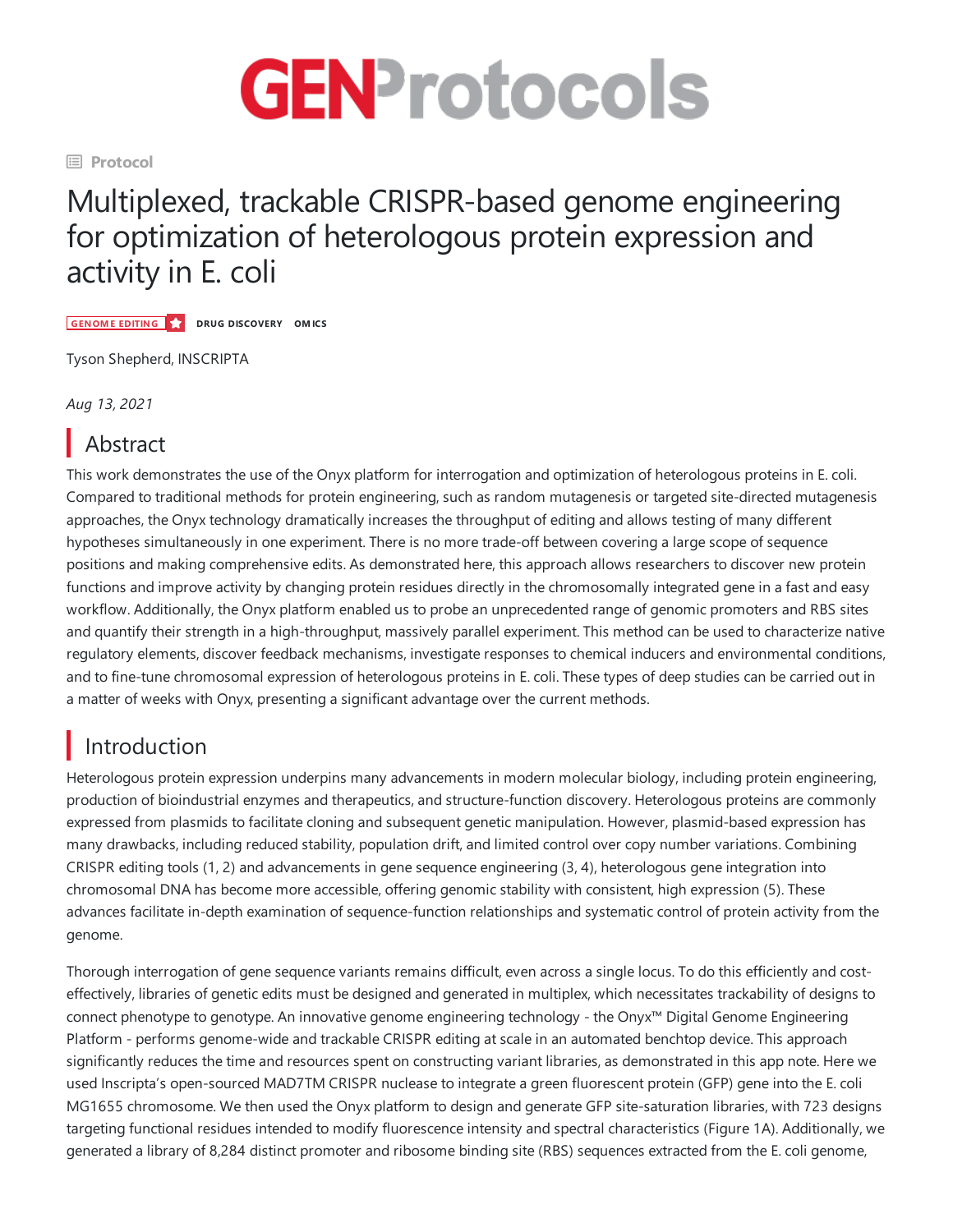inserted it 5' of the GFP gene and screened this library to quantify the strength of native E. coli promoters and RBS sites in a massively parallel experiment.

#### Reagents and Equipment

The Onyx [Platform](https://www.inscripta.com/products?&utm_source=GEN&utm_medium=Website&utm_campaign=GEN-protocol)

#### Procedure

#### **Saturation mutagenesis library design and construction**

The protein sequence of superfolder GFP (sfGFP) derived from Aequorea victoria (6) was codon-optimized to enhance A/T richness, remove repetitive and common restriction enzyme sequences, and increase the number of accessible MAD7 editing sites. In addition to the refactored gene sequence, the integration construct contained a strong constitutive J23102 promoter, a strong synthetic RBS, and a T0 terminator (Figure 1B). This construct was inserted into the intergenic region between ygcE and queE genes using MAD7 nuclease, lambda red recombination machinery,and a double-stranded, linear DNA template containing 60-nucleotide homology arm sequences. The edited genome was sequenced, and chromosomal sfGFP expression was assessed to establish the baseline expression range.

Using an approach common to protein engineering (6), known evolutionary trees were used to identify residues of interest for modifying the sfGFP spectral characteristics. We used the FPbase database (https://www.fpbase.org/) to identify mutational hotspots by aligning variants within the GFP clade that exhibit excitation/emission wavelength shifts or changes in other fluorescence characteristics, such as lifetime and quantum yield (7). These hotspots are typically positioned near the fluorophore forming site or structurally important regions of the protein (Figure 1C). A saturation mutagenesis library was then generated for the hotspot residues, with a total of 723 variants. The entire library was created in just a few minutes using the InscriptaDesigner™ (Designer) software.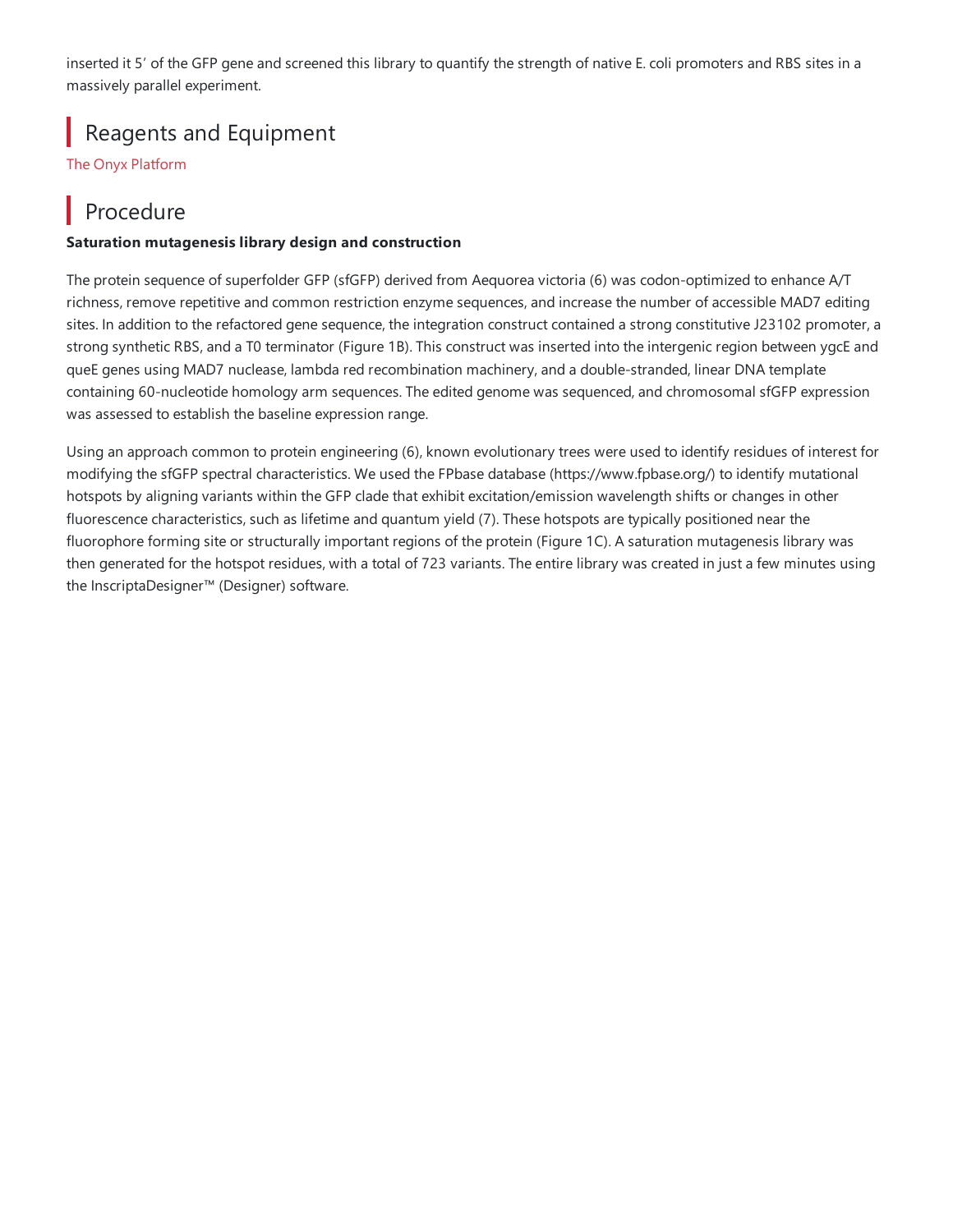

Figure 1. A) Protein library design, construction, phenotyping and genotyping workflow. B) Chromosomal integration construct, with sfGFP, J23102 promoter, RBS and T0 termination elements inserted into the genome as one cassette; C) sfGFP structural *model: mutational hotspot residues indicated in magenta.*

The edited cell population was generated using the Onyx workflow. Edit metrics and performance were tracked using the InscriptaResolver™ (Resolver) software, which automates the library assessment and isolate identification analyses. The library showed 66% edited cell population and was subsequently prepared for phenotyping. Individual colonies from the edited cell libraries were screened, with a total of 192 isolates selected for spectral analysis. After 24 hours of growth in 96-deep-well plates in terrific broth under dual antibiotic selection, cells were washed in minimal media and diluted 1:50 from the original volume in minimal media and arrayed in optical reader plates. Fluorescence intensity was measured for the 192 isolates using a Tecan plate reader (Infinite M Nano) at three excitation and emission wavelengths based on blue florescent protein (BFP, 380nm:445nm), green fluorescent protein (GFP, 480nm:508nm), and yellow fluorescent protein (YFP, 510nm:530nm) peaks. A subset of the edit library resulted in disrupted fluorescence on all channels, indicating residues essential for function. The remaining screened colonies demonstrated a range of fluorescence intensities along the GFP and YFP axes (Figure 2A).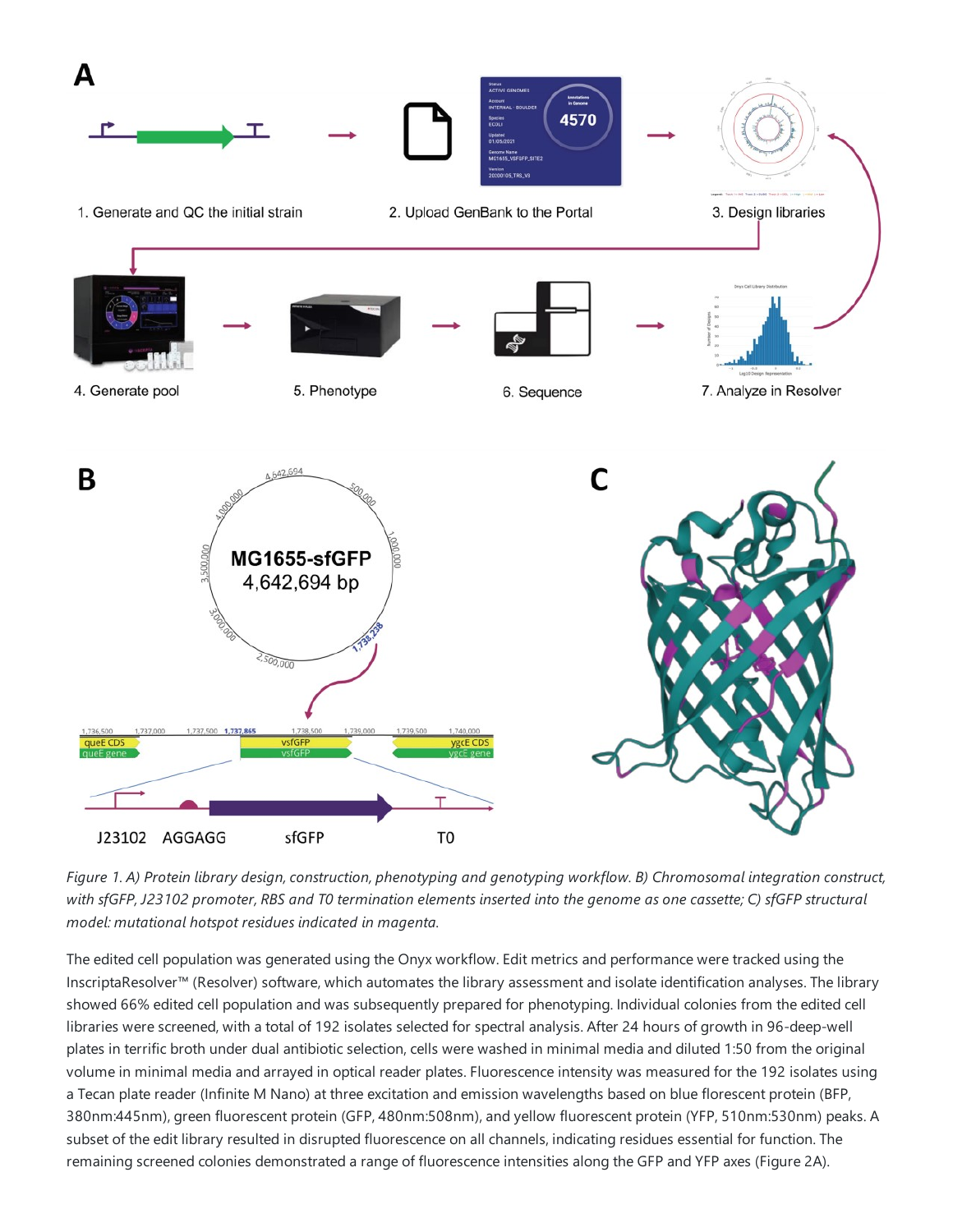Colonies showing fluorescence profiles distinct from the wild-type were additionally assayed by collecting excitation-emission spectra to identify any peak shifts.



Figure 2. A) Fluorescence intensity of the screened variants along the GFP and YFP excitation-emission spectra compared to the wild-type sfGFP and YFP. B) Fluorescence profile of the screened library, including variants displaying improved intensity and yellow and blue spectral shift. C) Identification of a novel YFP variant with significantly improved intensity obtained after the second editing cycle based on the identified highly fluorescent sfGFPF145M variant.

One variant showed a 1.5-fold increase in intensity compared to wild-type sfGFP and several displayed emission spectrum shift toward YFP and BFP. These variants were subjected to the edit isolate identification analysis workflow in Resolver to link the phenotype back to the genotype. The analysis identified the F145M edit being responsible for increased fluorescence intensity (Figure 2B). This position has been previously implicated in improving the folding kinetics that contribute to faster maturation of sfGFP (8). A previously known variant Y66H that demonstrated a shift to the BFP spectrum was also identified in thescreen. It is notable that Y66 is part of the chromophore, formed by the modified tripeptide Thr65–Tyr66–Gly67 (9). Residue Y66 specifically is responsible for absorption at 470 nm; substituting it for histidine, another aromatic amino acid, does not disrupt fluorescence but results in a blue shift in excitation and emission wavelengths (10). The highly fluorescent variant sfGFPF145M was propagated for a second round of editing to further diversify the spectral properties of this variant. The selected isolate was subjected to a curing process to remove the editing plasmids in order to enable subsequent editing. The second editing cycle was completed using the same site saturation library, resulting in stacked double-edit variants. We screened 96 of these colonies and identified two novel variants with significantly improved yellow fluorescenceintensity thatexhibited a yellow shift in both excitation and emission wavelength (Figure 2C).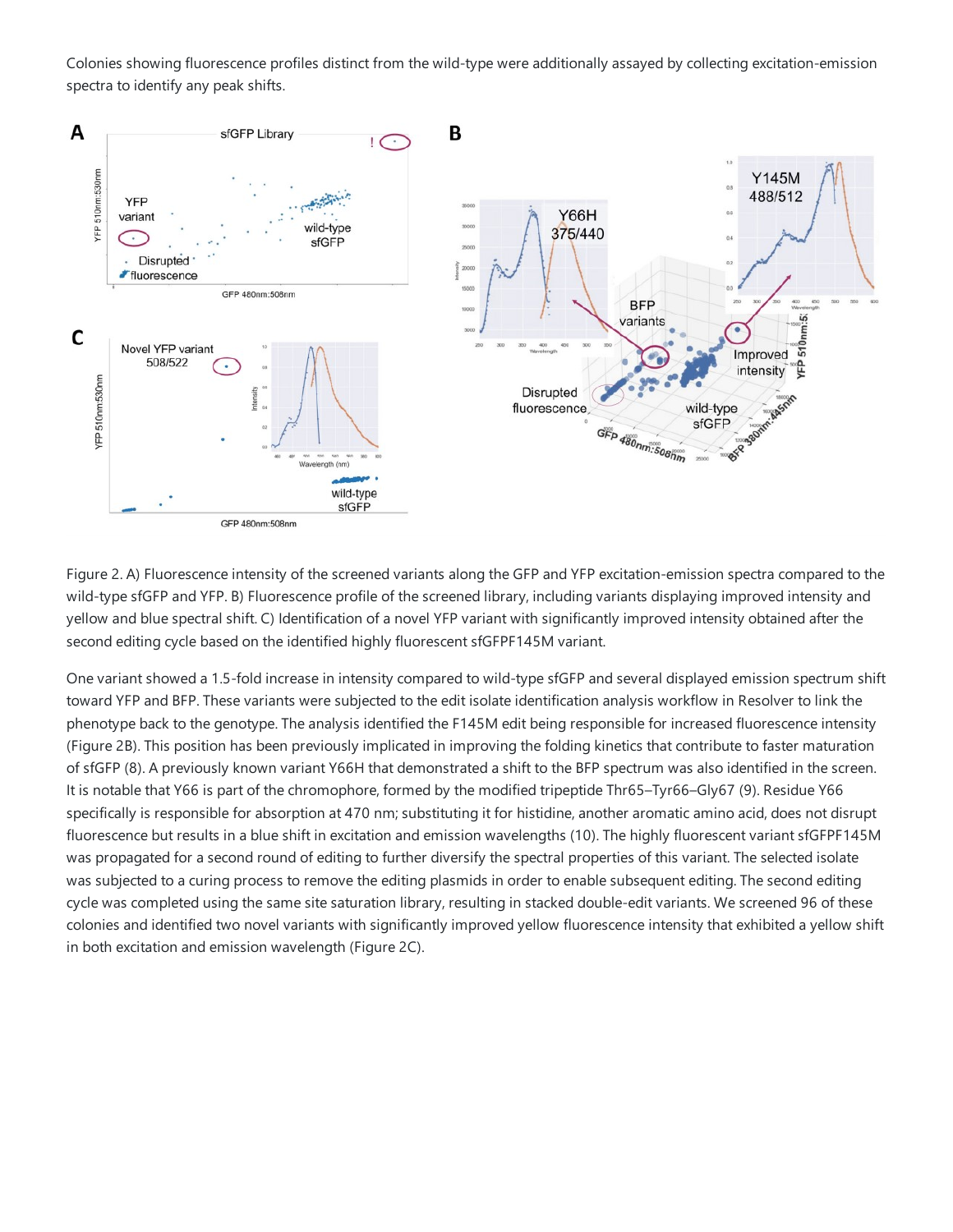



Figure 3. A) Promoter and RBS library design. Promoter sequences 50bp prior to each transcription start site were included (based on TSS annotations from EcoCyc). The RBS sequences were taken 20bp prior to every coding sequence. B) Requlatory elements grouped into categories based on the measured expression. C) Annotation of screened promoters and RBS sites, *organized by strength and function.*

#### **Promoter-RBS substitution library probes genome-wide promoter strengths**

Leveraging thelibrary variant sfGFPF145M displaying significantly improved intensity, we next set out to design a method for investigating the expression range of native E. coli promoters and RBS sequences. Using the Designer software, we first extracted the promoter sequences of every transcription start site in the genome and designed a comprehensive substitution library against the original J23102 promoter (Figure 3A). Similarly, we extracted all native RBS sequences by building a list of 20-nt sequences 5' of the start codon of each coding sequence, substituting these in place of the original RBS and spacer sequence 5' of sfGFPF145M. The complete library consisted of 8,284 promoter and RBS sequences. The library was constructed using the Onyx workflow and assessed using the Onyx Genotyping Assays. The library metrics were analyzed in Resolver and used to inform the screening depth of the population. The selected isolates showed a very broad intensity range; however, the highest intensity among the selected isolates was observed with the original J23102 + RBS combination (Figure 3B). The promoter and RBS libraries were analyzed and ranked, revealing that the highest promoter strengths are associated with diverse gene categories, including genes involved in metabolism, stress response, chaperones and some uncharacterized genes (Figure 3C). The entire workflow was carried out in a span of two weeks and allowed us to catalog and organize a large number of different promoters and RBS sequences.This data can potentially help uncover feedback mechanisms, transcription responses to small molecules and stress conditions, and generally improve annotation of native genomic regulatory elements.